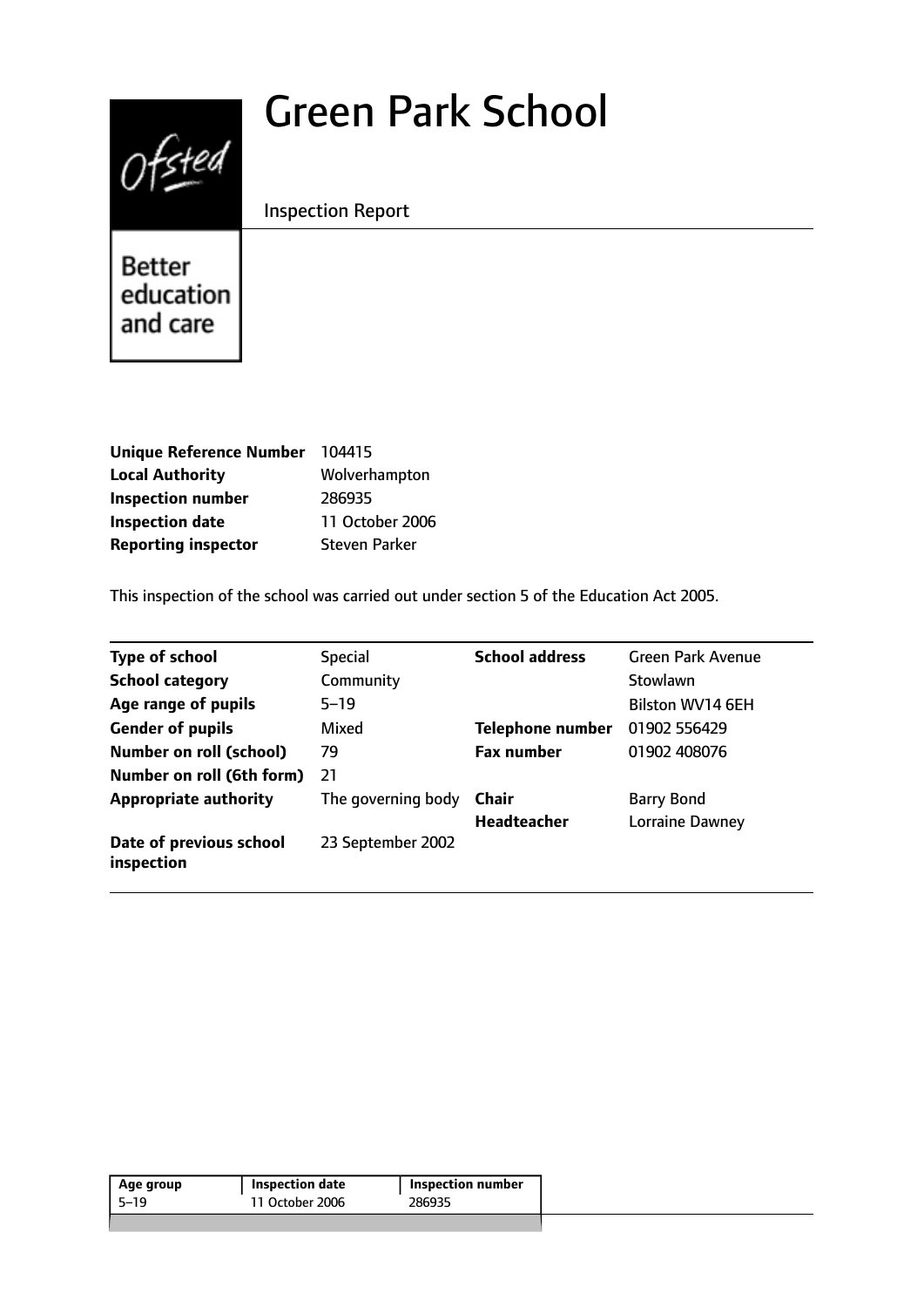© Crown copyright 2006

Website: www.ofsted.gov.uk

This document may be reproduced in whole or in part for non-commercial educational purposes, provided that the information quoted is reproduced without adaptation and the source and date of publication are stated.

Further copies of this report are obtainable from the school. Under the Education Act 2005, the school must provide a copy of this report free of charge to certain categories of people. A charge not exceeding the full cost of reproduction may be made for any other copies supplied.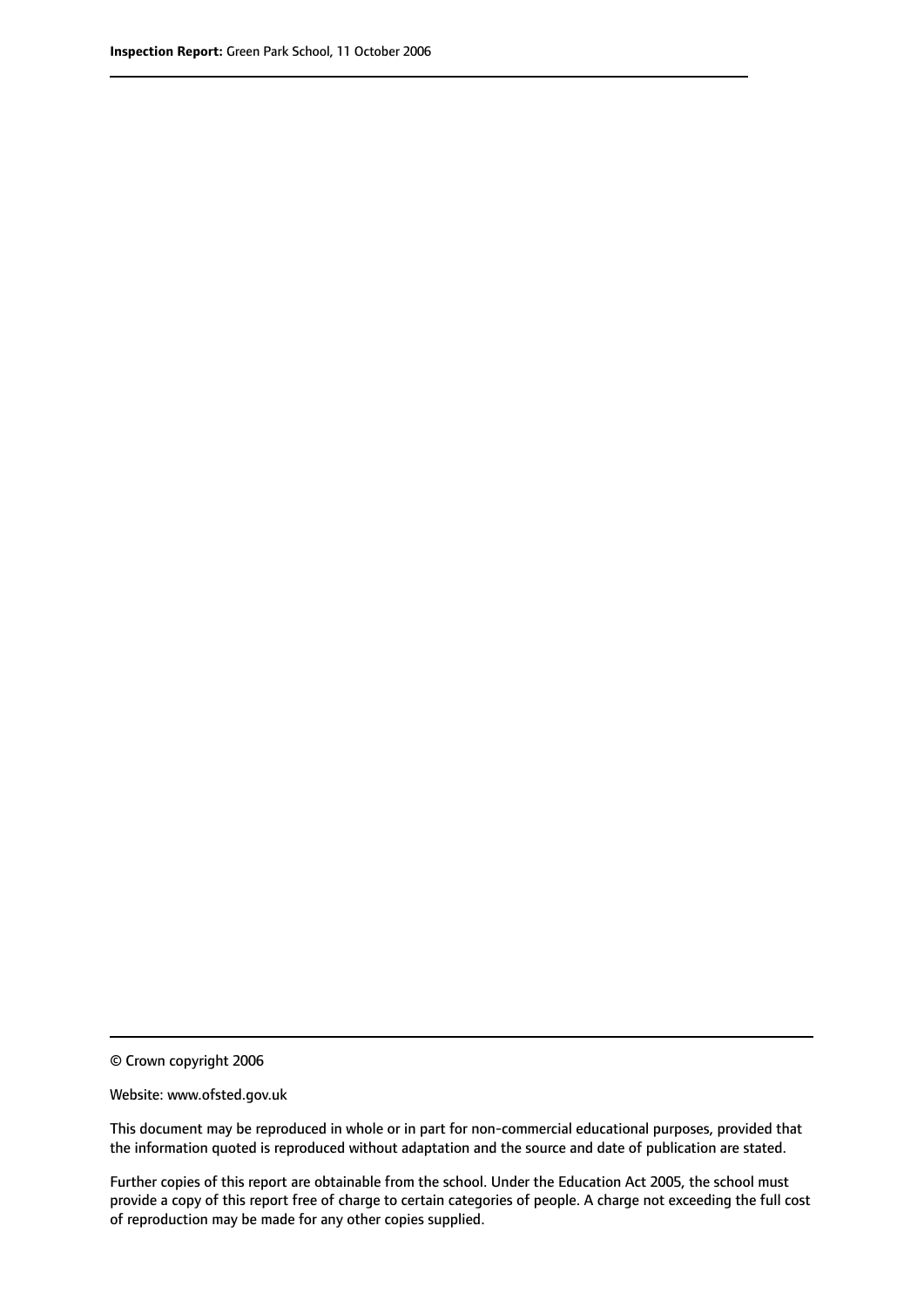# **Introduction**

The inspection was carried out by two Additional Inspectors.

## **Description of the school**

Green Park is an all-age day special school for pupils with a wide range of learning difficulties. The character of the school has changed since the last inspection. There are now more pupils with profound and complex difficulties and autistic spectrum disorders (ASD) (each accounting for about a quarter of the school's population) and more pupils coming from ethnic minority backgrounds (now approaching half the school's roll). English is an additional language for about half of the latter group. Many of the pupils come from socially deprived backgrounds.

### **Key for inspection grades**

| Grade 1 | Outstanding  |
|---------|--------------|
| Grade 2 | Good         |
| Grade 3 | Satisfactory |
| Grade 4 | Inadequate   |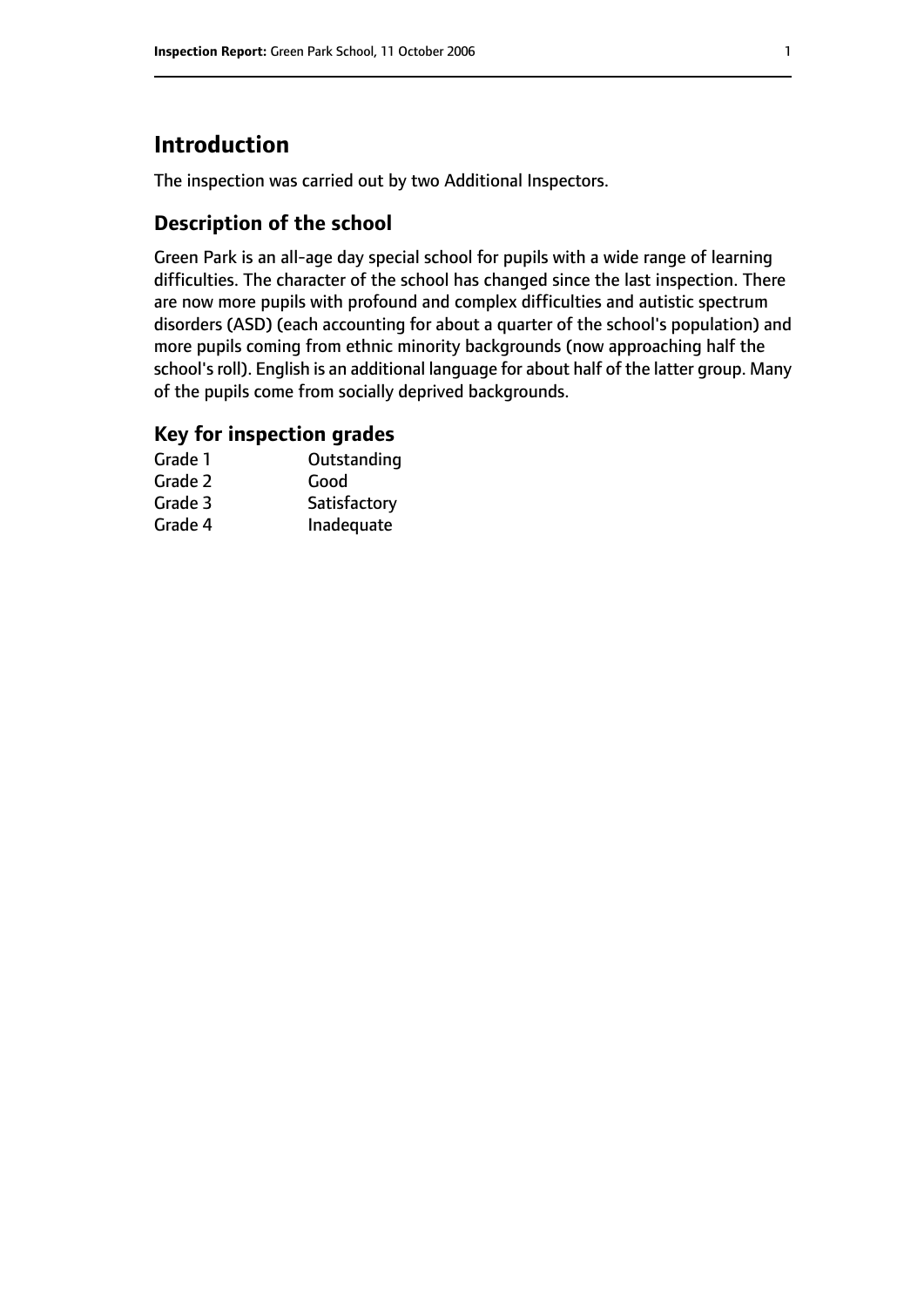# **Overall effectiveness of the school**

#### **Grade: 2**

Green Park is a good school with some notable strengths. It provides a very caring environment, where a range of professionals work well together to give high quality support to pupils whose complex difficulties make it difficult for them to access the good learning opportunities on offer. This gives pupils the confidence and ability to learn successfully and it ensures their good personal development. Standards across the school are significantly below average because of pupils'severe learning difficulties, but they nonetheless make good progress and achieve well in their learning because of the good teaching they receive from the Foundation Stage through to the time they leave. Behaviour is good because it is well managed. When pupils do occasionally lose control, they are sensitively and effectively helped to get back onto an even keel. As a result, many pupils can work happily alongside their mainstream peers in integrated activities and, over the last couple of years, many have made such good progress that they have been able to transfer to schools for pupils with moderate learning difficulties. All pupils and their parents are justifiably proud of these successes. One parent spoke for many when she said that her daughter's progress had 'exceeded her greatest expectations'.

The school continues to face significant difficulties with its less-than-ideal accommodation, but it has done much since the last inspection to improve its facilities. Careful management of a tight budget has also resulted in notable improvements to learning resources. As a result, the school is bright and welcoming and provides a motivating setting for its pupils. The whole-school community looks forward to moving into shared new buildings, which are planned as part of a campus-wide development over the next three years. The curriculum is good and provides many exciting opportunities for pupils to learn outside school in the wider community. Activities and class groupings within school are imaginatively matched to meet the specific needs of pupils, whilst there is a commitment to ensuring that all pupils share experiences throughout the week, to ensure that they have a sense of belonging to the wider school community. Teachers work in effective teams, with up to three very able assistants, to provide the right sort of support and challenge to enable pupils to learn. Although the quality of teaching is mainly good, there is room for further improvement, particularly in encouraging pupils' independence and creativity, including the use of information and communication technology (ICT). Methods of assessment do not always provide an accurate picture of pupils' progress.

The headteacher is respected as a very good leader by her colleagues, including members of the very supportive governing body, and her vision for the school's future has been the driving force behind its continuing improvement, for example, in the quality of teaching and learning. She worksin effective partnership with her able senior leadership team and is in the process of developing and encouraging shared leadership responsibilities with all teachers. Although these arrangements are not yet fully embedded, leadership and management are good. The school has a clear view of what it does well and what it needs to do to improve.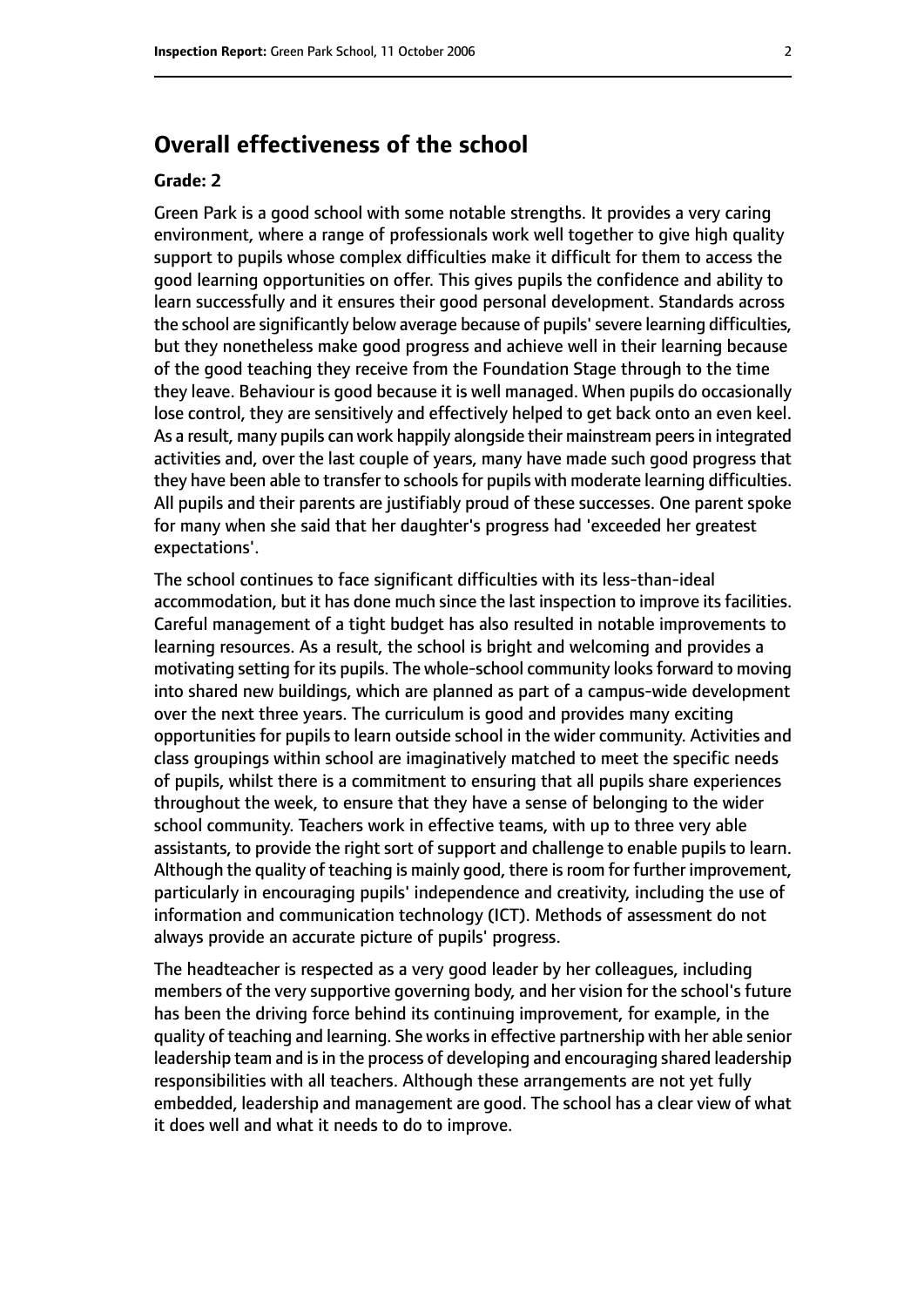## **Effectiveness and efficiency of the sixth form**

#### **Grade: 2**

Provision in the post-16 department has improved significantly since the last inspection and is now good. Pupils follow relevant courses within the school or in a local college that give them a range of skills that they can use when they leave, and which accredit their learning with certificates. They appreciate the relevant work-related learning opportunities provided for them, although the school is constantly challenged to arrange suitable work experience placements.

#### **What the school should do to improve further**

- •
- Plan specifically for more opportunities for independent learning and discovery, including the better use of ICT for learning across the curriculum.
- Improve the accuracy of ways of measuring learning outcomes for all pupils.
- $\cdot$  Strengthen the quality of wider leadership, particularly the work of subject leaders in monitoring the quality of teaching and learning.

# **Achievement and standards**

#### **Grade: 2**

#### **Grade for sixth form: 2**

Standards are significantly below average, although pupils make good progress and achieve well. Teaching is well matched to pupils' individual needs, ensuring that all achieve equally well, no matter what their difficulties or ethnic backgrounds are. Pupils with ASD make particularly good progress, because of the structured support they receive. Whilst priority is given to helping all pupils to develop their communication and social skills, they progress well across all subjects. There are particular strengths in mathematics and personal, social and health education (PSHE). By the time they leave school, pupils have developed well in their basic skills and have achieved good results in a range of courses, so that they are well prepared for the next stage of their lives.

# **Personal development and well-being**

#### **Grade: 2**

#### **Grade for sixth form: 2**

The overall personal development and well-being of pupils are good. Pupilslove going to school and parents say that their children eagerly await the transport that takes them there. Attendance is good overall, particularly when considering the impact of some of the serious medical needs that some pupils have. Pupils show delight and enjoyment for all aspects of school life. They value praise and rewards when they have tried hard. A very well-focused approach to creating an atmosphere of trust, where pupils understand what is expected of them, so that they do not get frustrated,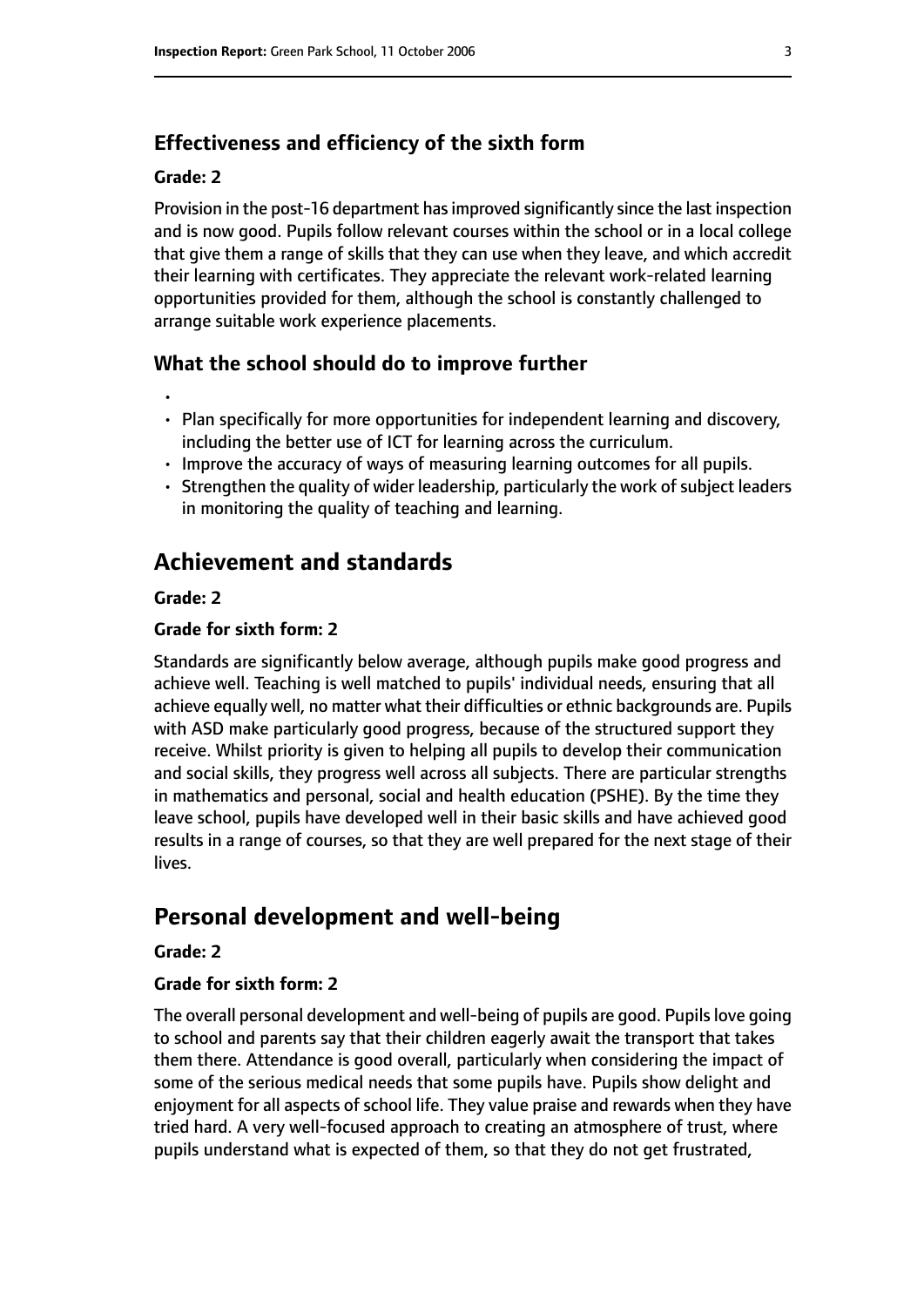confused or anxious, ensures that they cope well with the challenge of learning new things. Pupils' spiritual, moral, social and cultural development is good. The school rightly concentrates on developing pupils'social and personalskills, and the very good quality of the relationships that pupils have with each other and all staff is an impressive result of this approach. There is a strong moral code and staff are very clear and consistent in expressing their expectations about how pupils should conduct themselves. As a result, behaviour is good. The rich diversity of cultures in the school and wider community is experienced and celebrated. As pupils go through the school they build up their self-confidence so that they can cope with new experiences, such as residential trips. The strong ethos of caring support in the school can sometimes limit the development of pupils' independence, but staff are aware of and try to avoid this danger. Members of the school council represent the hopes and wishes of their peers very effectively. Pupils adopt healthy lifestyles because of the good range of physical and sporting activities and the emphasis on healthy living.

# **Quality of provision**

#### **Teaching and learning**

**Grade: 2**

#### **Grade for sixth form: 2**

Teaching and learning are good, because teachers use assessment information well to plan individualised learning for pupils, so that they can make good progress. However, assessment does not always provide enough information about the progress of pupils with profound and complex needs. There is very good teamwork between teachers and their assistants to support learning and manage any difficult behaviour. Well-presented materials and the lively, flexible pace of lessons keep pupils interested and engaged, although, sometimes, too much talk from staff confuses pupils and makes it difficult for them to understand exactly what is required of them. Signs, symbols, communication aids and, where appropriate, visual timetables are used effectively to help pupils understand and participate successfully in activities. Whilst the headteacher has encouraged all staff to be reflective about the way they do their work, there are occasions when teaching styles could be more varied to provide pupils with increased opportunities to learn through experiment and discovery, including the use of ICT.

#### **Curriculum and other activities**

#### **Grade: 2**

#### **Grade for sixth form: 2**

The school's curriculum is good. Classes are organised so that pupils with similar difficulties are taught together, ensuring that staff expertise is used to best effect. In particular, the large number of pupils with profound and complex needs benefit from sensory experiences that stimulate them to respond productively. By the same token, pupils with ASD are secure in their learning within a highly structured framework that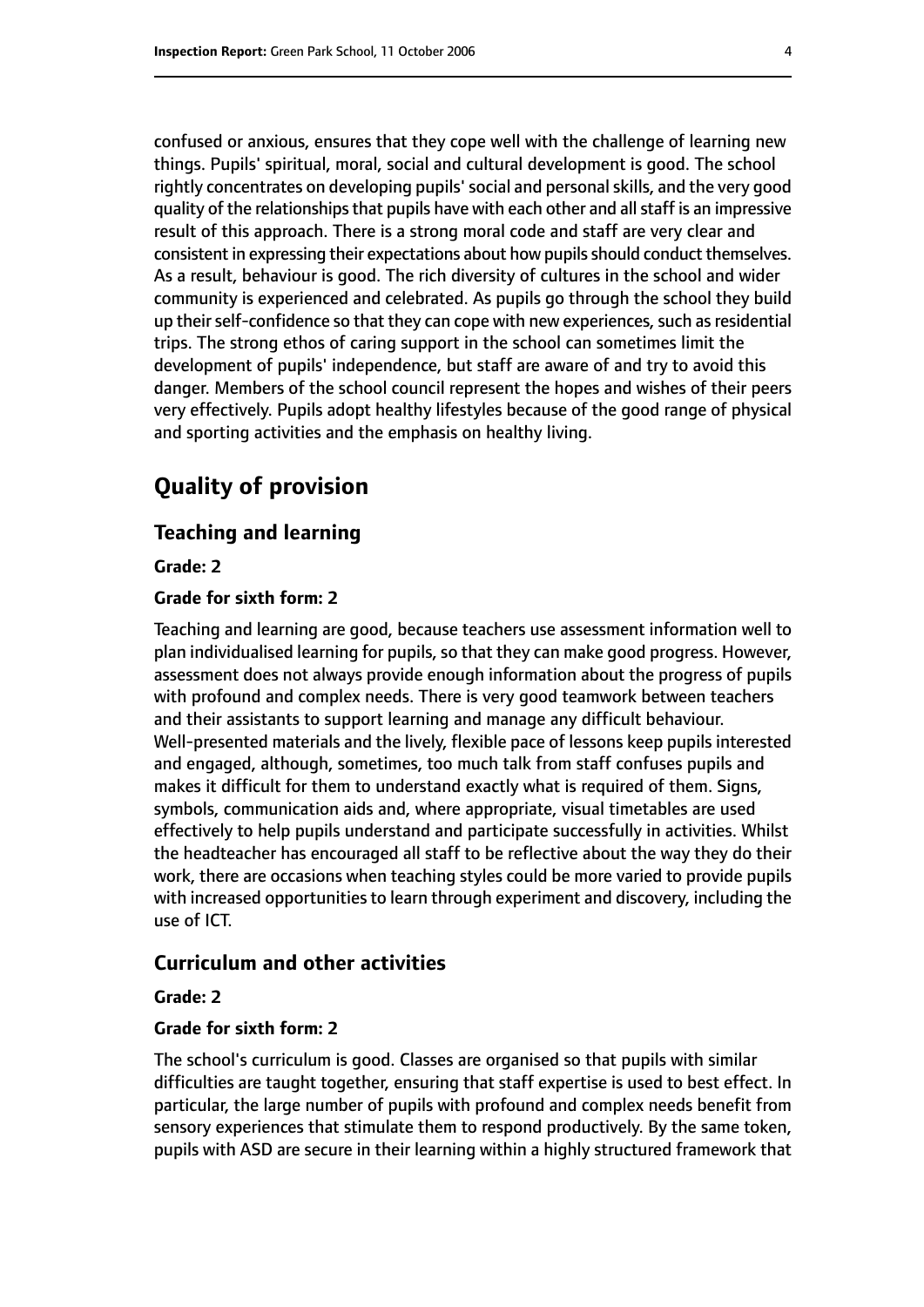provides the security and predictability that they require to learn effectively. Lessons are interesting and pupils have the opportunity to learn the full range of subjects and engage in a wide range of additional sporting and other exciting out-of-school activities. The school rightly focuses on developing pupils' communication and basic skills, which are important to secure their future economic well-being. Recent developments of good quality sensory and drama facilities are valuable additions to the school's provision, although the remaining inadequacies of the building still limit pupils' learning opportunities. There is a well-planned programme of personal, social, health and citizenship education that plays an important part in helping pupils to understand their own and others' needs, rights and responsibilities.

#### **Care, guidance and support**

#### **Grade: 2**

#### **Grade for sixth form: 2**

The good quality of the school's pastoral provision is a significant contributor to its success. There is a strong emphasis on the care and support of individual pupils and on celebrating their achievements. The practical commitment of staff to pupils' health, safety and well-being is very high and the partnerships nurtured with parents and carers contribute importantly to pupils' confidence and sense of security. This aspect is much appreciated by parents. Arrangements for reviewing pupils' social and academic progress and providing highly focused guidance are thorough and motivating to pupils and staff but the reporting of academic progress is not yet fully effective. Very good collaboration with other services and agencies provide very well co-ordinated provision to meet pupils' wide-ranging needs and, as a result, they are helped to overcome significant difficulties, such as sensory impairments. Pupils from ethnic minority backgrounds and their families receive very well-focused support.

# **Leadership and management**

#### **Grade: 2**

#### **Grade for sixth form: 2**

Leadership and management are good. The headteacher's very good leadership reflects her child-centred approach and professional commitment to high standards. She has encouraged a strong sense of teamwork and is, consequently, ably supported by her senior colleagues and the whole-staff team in managing the school's provision. Recent developments in the role of subject leaders, requiring them to become more involved in monitoring and influencing the quality of teaching and learning in their subjects, are not yet fully effective. The school has a clear, though sometimes modest, picture of its overall effectiveness and uses the information it gathers about the effect of its work well to plan necessary improvements, for instance, in pupils' achievements and the quality of curriculum provision. The governors continue to be very involved in the school, influencing its future development through their advocacy of the school's needs with the local authority, being very proactive in successful management of the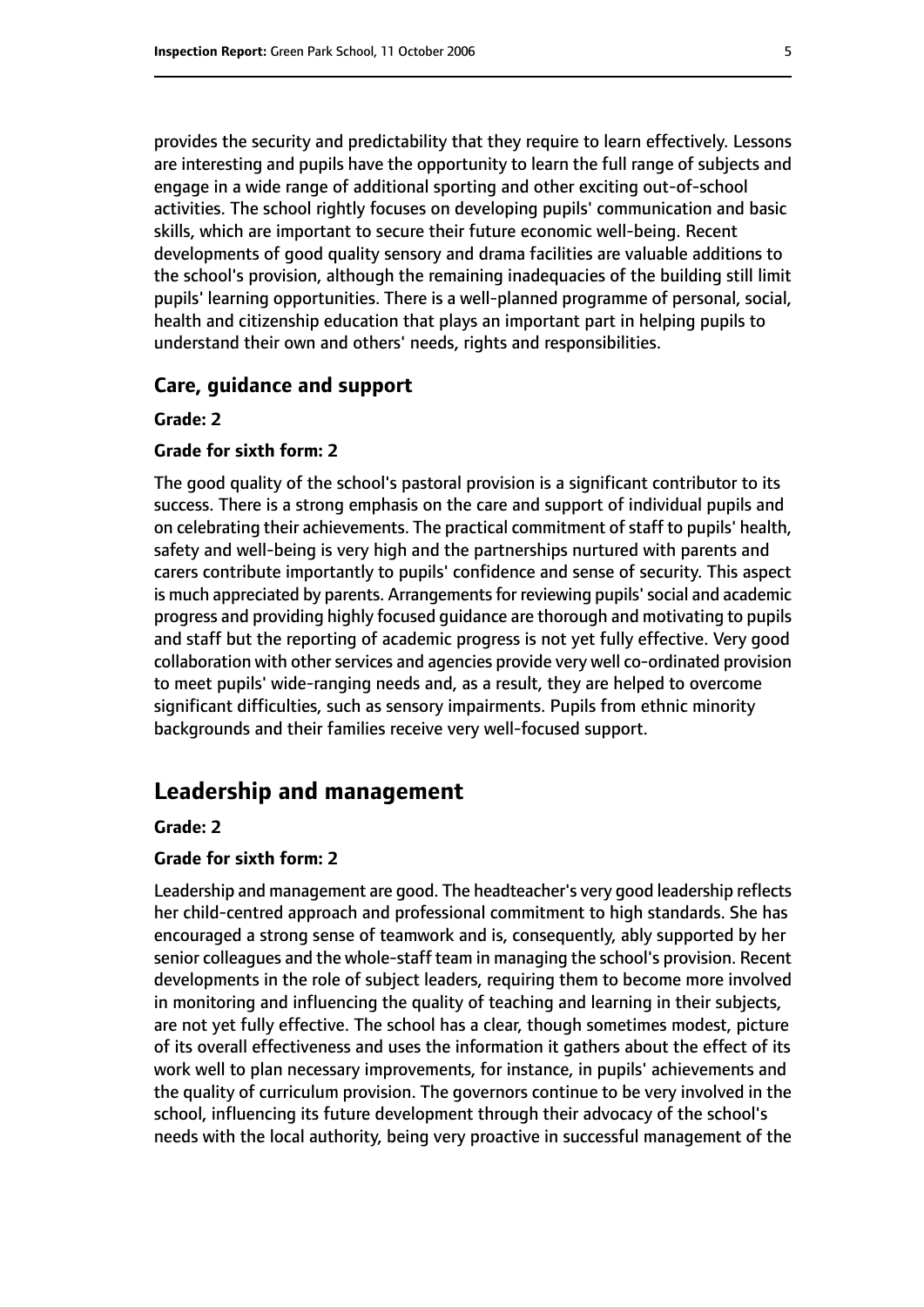tight budget, supporting all staff empathetically and challenging its managers to explain and justify their decisions whenever necessary.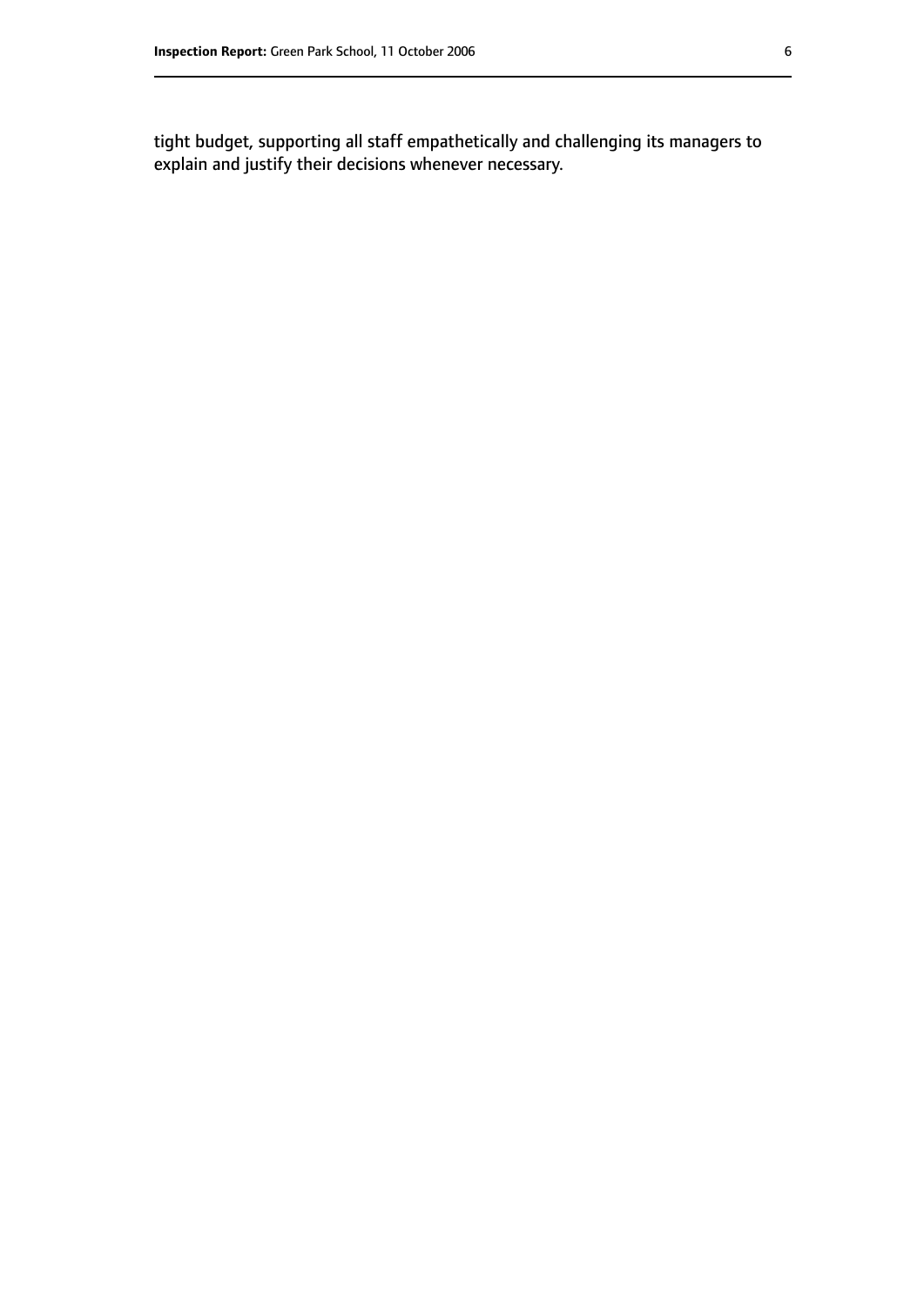**Any complaints about the inspection or the report should be made following the procedures set out inthe guidance 'Complaints about school inspection', whichis available from Ofsted's website: www.ofsted.gov.uk.**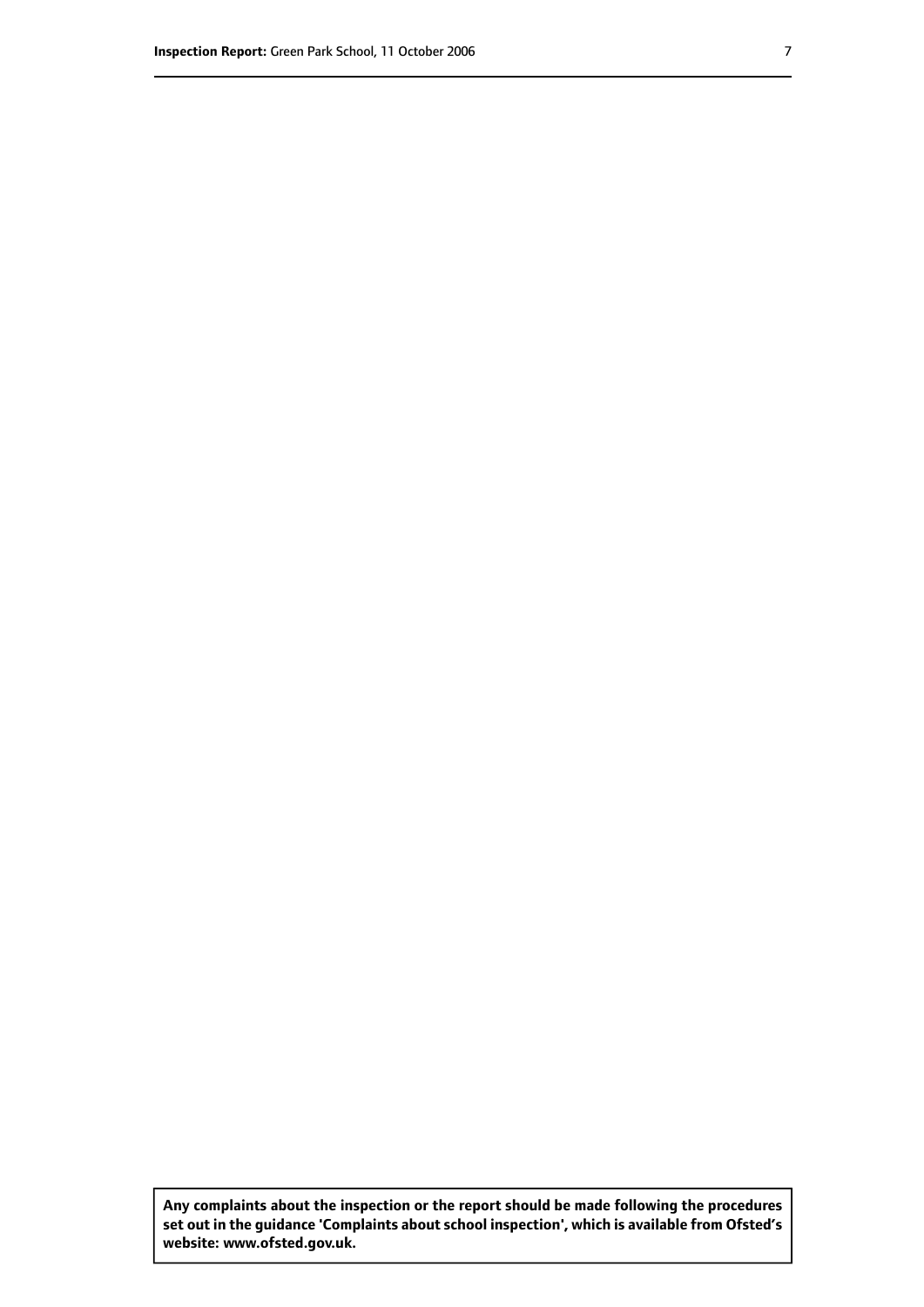# **Inspection judgements**

| Key to judgements: grade 1 is outstanding, grade 2 good, grade 3 satisfactory, $\parallel$ | <b>School</b>  | $16-19$ |
|--------------------------------------------------------------------------------------------|----------------|---------|
| and grade 4 inadeguate                                                                     | <b>Overall</b> |         |

# **Overall effectiveness**

| How effective, efficient and inclusive is the provision of<br>education, integrated care and any extended services in meeting<br>the needs of learners? |     |     |
|---------------------------------------------------------------------------------------------------------------------------------------------------------|-----|-----|
| How well does the school work in partnership with others to<br>promote learners' well-being?                                                            |     |     |
| The effectiveness of the school's self-evaluation                                                                                                       |     |     |
| The capacity to make any necessary improvements                                                                                                         |     |     |
| Effective steps have been taken to promote improvement since<br>the last inspection                                                                     | Yes | Yes |

## **Achievement and standards**

| How well do learners achieve?                                                                               |  |
|-------------------------------------------------------------------------------------------------------------|--|
| The standards <sup>1</sup> reached by learners                                                              |  |
| How well learners make progress, taking account of any significant<br>variations between groups of learners |  |
| How well learners with learning difficulties and disabilities make<br>progress                              |  |

## **Personal development and well-being**

| How good is the overall personal development and<br>well-being of the learners?                                  |  |
|------------------------------------------------------------------------------------------------------------------|--|
| The extent of learners' spiritual, moral, social and cultural<br>development                                     |  |
| The behaviour of learners                                                                                        |  |
| The attendance of learners                                                                                       |  |
| How well learners enjoy their education                                                                          |  |
| The extent to which learners adopt safe practices                                                                |  |
| The extent to which learners adopt healthy lifestyles                                                            |  |
| The extent to which learners make a positive contribution to<br>the community                                    |  |
| How well learners develop workplace and other skills that will<br>contribute to their future economic well-being |  |

# **The quality of provision**

| How effective are teaching and learning in meeting the<br>full range of the learners' needs?          |  |
|-------------------------------------------------------------------------------------------------------|--|
| How well do the curriculum and other activities meet the<br>range of needs and interests of learners? |  |
| How well are learners cared for, guided and supported?                                                |  |

 $^1$  Grade 1 - Exceptionally and consistently high; Grade 2 - Generally above average with none significantly below average; Grade 3 - Broadly average to below average; Grade 4 - Exceptionally low.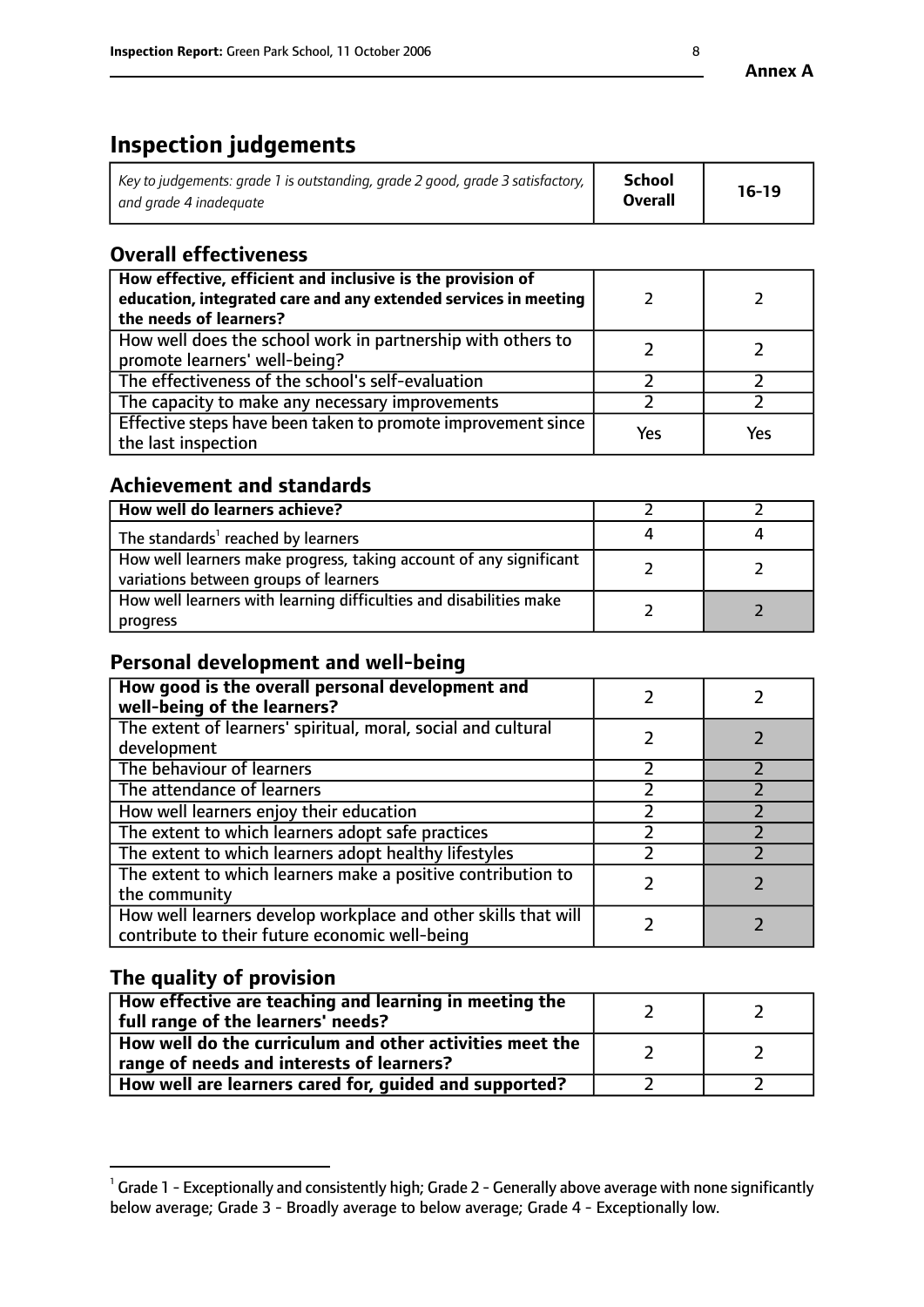# **Leadership and management**

| How effective are leadership and management in raising<br>achievement and supporting all learners?                                                 |     |            |
|----------------------------------------------------------------------------------------------------------------------------------------------------|-----|------------|
| How effectively leaders and managers at all levels set clear<br>direction leading to improvement and promote high quality of<br>care and education | 3   | 3          |
| How effectively performance is monitored, evaluated and<br>improved to meet challenging targets                                                    | フ   |            |
| How well equality of opportunity is promoted and discrimination<br>tackled so that all learners achieve as well as they can                        |     |            |
| How effectively and efficiently resources, including staff, are<br>deployed to achieve value for money                                             | 7   |            |
| The extent to which governors and other supervisory boards<br>discharge their responsibilities                                                     |     |            |
| Do procedures for safeguarding learners meet current<br>qovernment requirements?                                                                   | Yes | <b>Yes</b> |
| Does this school require special measures?                                                                                                         | No  |            |
| Does this school require a notice to improve?                                                                                                      | No  |            |